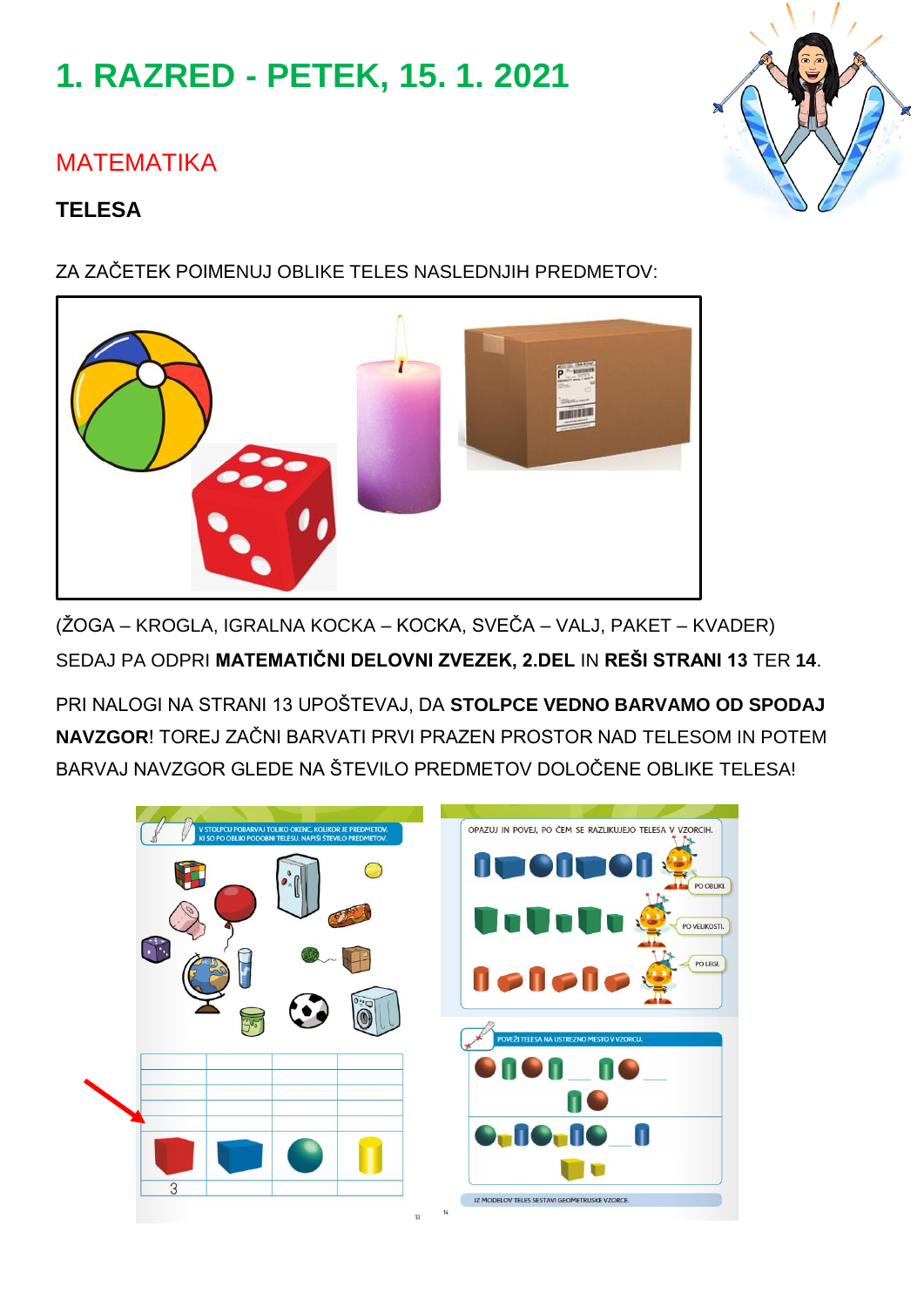# SLOVENŠČINA

#### **BESEDE Z NASPROTNIM POMENOM**

OGLEJ SI SPODNJO SLIKO. ALI NAJDEŠ NA NJEJ PARE Z NASPROTNIM POMENOM? POSKUSI JIH POIMENOVATI!



NAJ TI NAMIGNEM: **BEL – ČRN** KROG, **ODPRT – ZAPRT** DEŽNIK, **VELIK – MAJHEN** MEDVED, **MRZLO – TOPLO** VREME, **SUHA – MOKRA** MAJICA, **UMAZAN – ČIST** AVTO. KOLIKO TI JIH JE USPELO UGANITI?

TAKIM BESEDAM PRAVIMO **BESEDE Z NASPROTNIM POMENOM**. SEDAJ PA POMISLI, KATERI NASPROTNI POMEN LAHKO DODAŠ SPODNJIM BESEDAM:

- **DOLG**
- **PRAZEN**
- **LAHEK**
- **HITER**
- **SPREDAJ**

REŠITEV: KRATEK, POLN, TEŽAK, POČASEN, ZADAJ.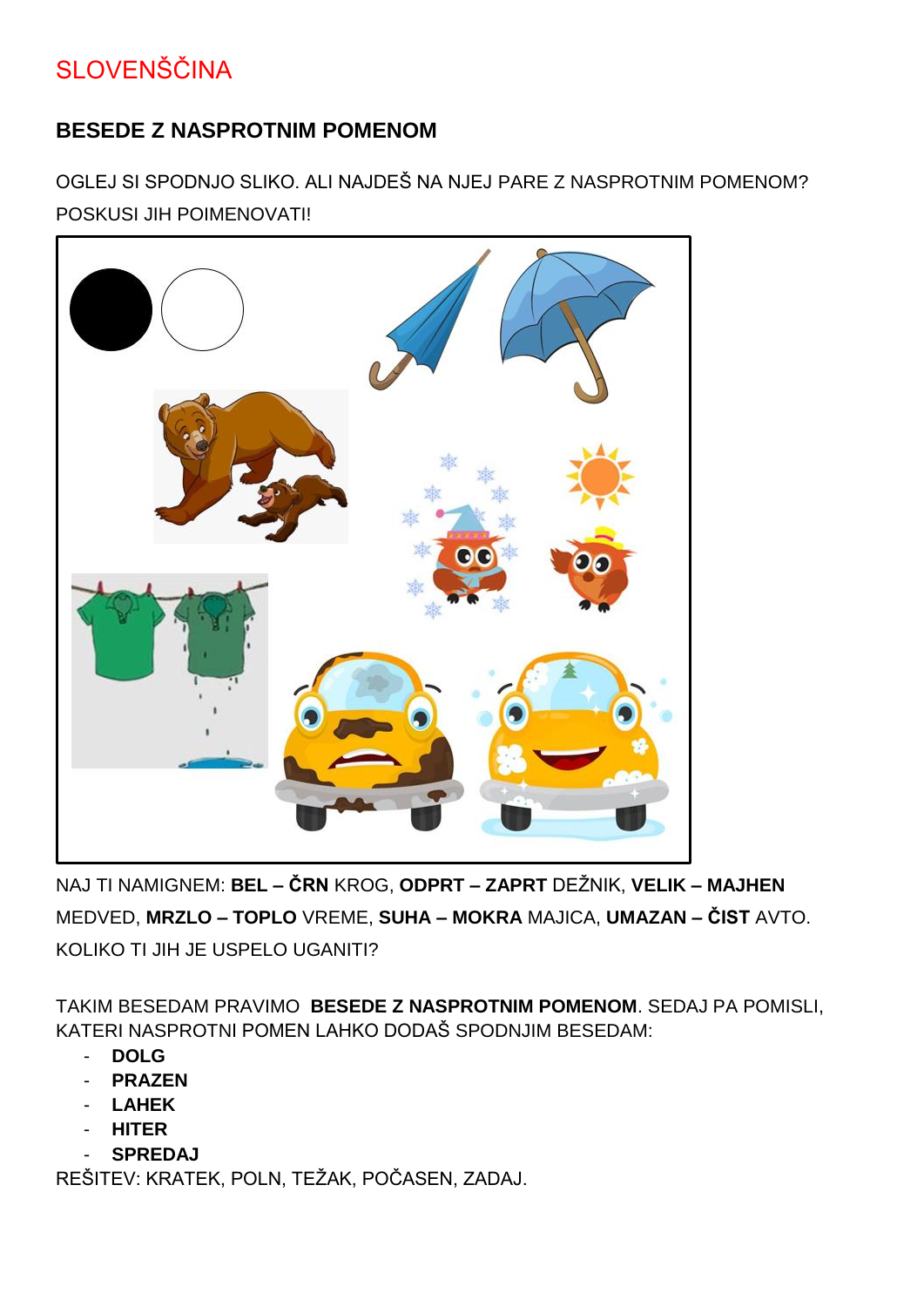

ZA KONEC PA ODPRI **ORANŽEN DELOVNI ZVEZEK, 2. DEL** TER REŠI **STRAN 11**:

**DODATNO: ČE ŽELIŠ, LAHKO POIŠČEŠ PARE MED SLIČICAMI Z NASPROTNIM POMENOM NA SPODNJI POVEZAVI:** [https://wordwall.net/resource/9258054/besede-z-nasprotnim-pomenom](https://wordwall.net/resource/9258054/besede-z-nasprotnim-pomenom-najdi-par)[najdi-par](https://wordwall.net/resource/9258054/besede-z-nasprotnim-pomenom-najdi-par)

# ŠPORT

#### **IGRE NA SNEGU**



DANES BOŠ URO ŠPORTA IZVEDEL ZUNAJ. UPAM, DA IMATE ŠE KAJ SNEGA. IZKORISTI TE LEPE ZIMSKE DNI! TOPLO SE OBLECI IN OBUJ TER POJDI VEN.

KAJ VSE LAHKO POČNEŠ NA PROSTEM JE TVOJA ODLOČITEV: LAHKO SE SANKAŠ, VALJAŠ, SKAČEŠ, DRSAŠ, GREŠ NA SPREHOD, SE KEPAŠ, NAREDIŠ SNEŽENEGA MOŽA,… KAR KOLI.

POMEMBNO JE, DA SE GIBAŠ IN UŽIVAŠ!